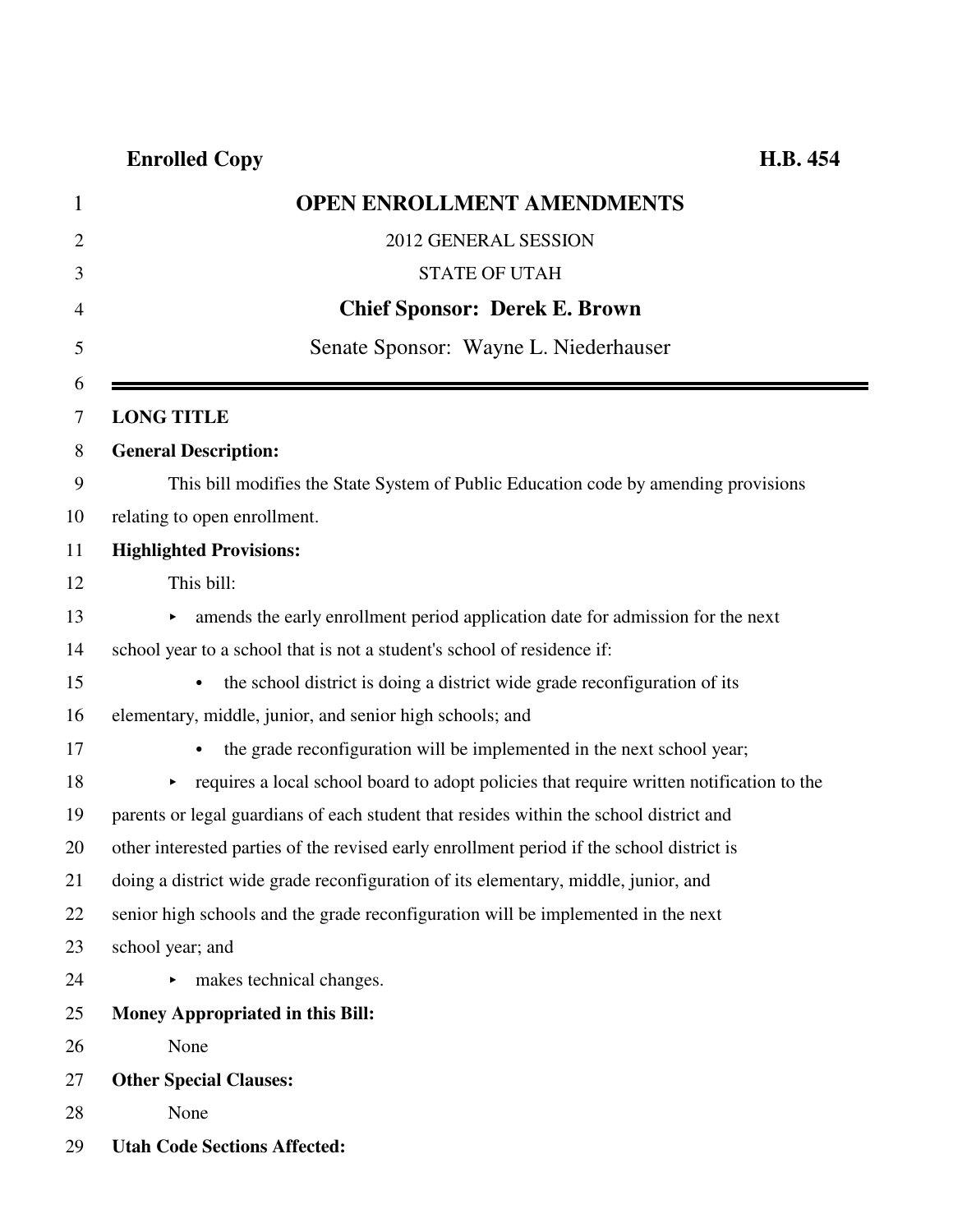**H.B. 454 Enrolled Copy**

| <b>AMENDS:</b>                                                                                    |
|---------------------------------------------------------------------------------------------------|
| 53A-2-206.5, as enacted by Laws of Utah 2008, Chapter 346                                         |
| 53A-2-207, as last amended by Laws of Utah 2009, Chapter 161                                      |
| Be it enacted by the Legislature of the state of Utah:                                            |
| Section 1. Section 53A-2-206.5 is amended to read:                                                |
| 53A-2-206.5. Definitions.                                                                         |
| As used in Sections 53A-2-207 through 53A-2-213:                                                  |
| (1) "Early enrollment" means:                                                                     |
| (a) except as provided in Subsection $(1)(b)$ , application prior to the third Friday in          |
| February for admission for the next school year to a school that is not a student's school of     |
| residence[:]; and                                                                                 |
| (b) application prior to November 1 for admission for the next school year to a school            |
| that is not a student's school of residence if:                                                   |
| (i) the school district is doing a district wide grade reconfiguration of its elementary,         |
| middle, junior, and senior high schools; and                                                      |
| (ii) the grade reconfiguration described in Subsection $(1)(b)$ will be implemented in the        |
| next school year.                                                                                 |
| (2) (a) "Early enrollment school capacity" or "maximum capacity" means the total                  |
| number of students who could be served in a school building if each of the building's             |
| instructional stations were to have the enrollment specified in Subsection $(2)(b)$ .             |
| (b) (i) Except as provided in Subsection $(2)(b)(ii)$ :                                           |
| (A) for an elementary school, an instructional station shall have an enrollment at least          |
| equal to the school district's average class size for the corresponding grade; and                |
| (B) for a middle, junior, or senior high school, an instructional station shall have an           |
| enrollment at least equal to the district's average class size for similar classes.               |
| (ii) (A) A local school board shall determine the instructional station capacity for              |
| laboratories, physical education facilities, shops, study halls, self-contained special education |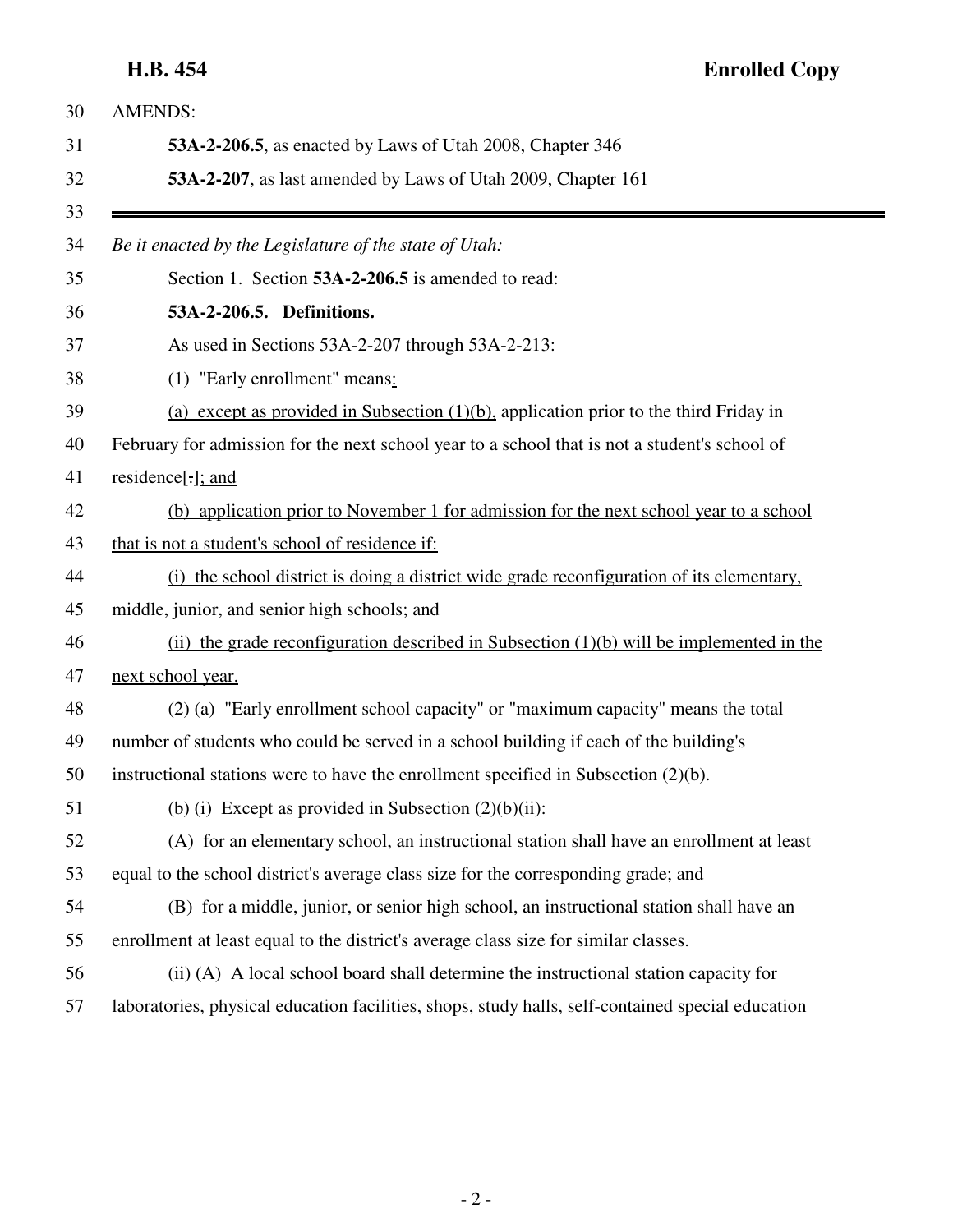58 classrooms, facilities jointly financed by the school district and another community agency for 59 joint use, and similar rooms. 60 (B) Capacity for self-contained special education classrooms shall be based upon 61 students per class as defined by State Board of Education and federal special education 62 standards. 63 (3) (a) "Instructional station" means a classroom, laboratory, shop, study hall, or 64 physical education facility to which a local board of education could reasonably assign a class, 65 teacher, or program during a given class period. 66 (b) More than one instructional station may be assigned to a classroom, laboratory, 67 shop, study hall, or physical education facility during a class period. 68 (4) "Late enrollment" means application: 69 (a) after the third Friday in February for admission for the next school year to a school 70 that is not the student's school of residence; or 71 (b) for admission for the current year to a school that is not the student's school of 72 residence. 73 (5) (a) "Late enrollment school capacity" or "adjusted capacity" means the total number 74 of students who could be served in a school if each teacher were to have the class size specified 75 in Subsection (5)(b). 76 (b) (i) An elementary school teacher shall have a class size at least equal to the district's 77 average class size for the corresponding grade. 78 (ii) A middle, junior, or senior high school teacher shall have a class size at least equal 79 to the district's average class size for similar classes. 80 (6) "Nonresident student" means a student who lives outside the boundaries of the 81 school attendance area. 82 (7) "Open enrollment threshold" means: 83 (a) for early enrollment, a projected school enrollment level that is the greater of: 84 (i) 90% of the maximum capacity; or 85 (ii) maximum capacity minus 40 students; and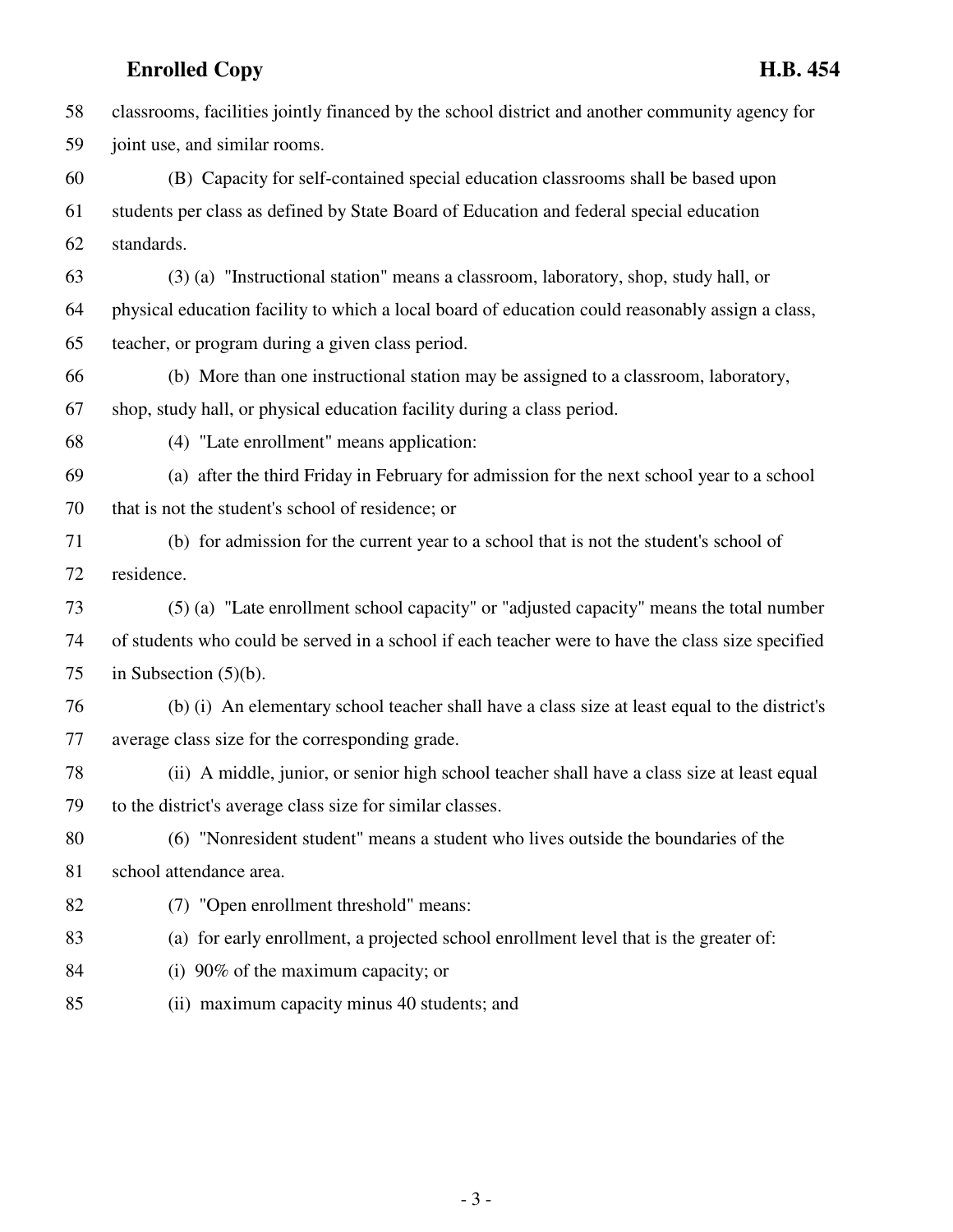| 86  | (b) for late enrollment, actual school enrollment that is the greater of:                        |
|-----|--------------------------------------------------------------------------------------------------|
| 87  | (i) $90\%$ of adjusted capacity; or                                                              |
| 88  | (ii) adjusted capacity minus 40 students.                                                        |
| 89  | (8) "Projected school enrollment" means the current year enrollment of a school as of            |
| 90  | October 1, adjusted for projected growth for the next school year.                               |
| 91  | (9) "School attendance area" means an area established by a local school board from              |
| 92  | which students are assigned to attend a certain school.                                          |
| 93  | (10) "School of residence" means the school to which a student is assigned to attend             |
| 94  | based on the student's place of residence.                                                       |
| 95  | Section 2. Section 53A-2-207 is amended to read:                                                 |
| 96  | 53A-2-207. Open enrollment options -- Procedures -- Processing fee -- Continuing                 |
| 97  | enrollment.                                                                                      |
| 98  | (1) Each local school board is responsible for providing educational services consistent         |
| 99  | with Utah state law and rules of the State Board of Education for each student who resides in    |
| 100 | the district and, as provided in this section through Section 53A-2-213 and to the extent        |
| 101 | reasonably feasible, for any student who resides in another district in the state and desires to |
| 102 | attend a school in the district.                                                                 |
| 103 | (2) (a) A school is open for enrollment of nonresident students if the enrollment level          |
| 104 | is at or below the open enrollment threshold.                                                    |
| 105 | (b) If a school's enrollment falls below the open enrollment threshold, the local school         |
| 106 | board shall allow a nonresident student to enroll in the school.                                 |
| 107 | (3) A local school board may allow enrollment of nonresident students in a school that           |
| 108 | is operating above the open enrollment threshold.                                                |
| 109 | (4) (a) A local school board shall adopt policies describing procedures for nonresident          |
| 110 | students to follow in applying for entry into the district's schools.                            |
| 111 | (b) Those procedures shall provide, as a minimum, for:                                           |
| 112 | (i) distribution to interested parties of information about the school or school district        |
| 113 | and how to apply for admission;                                                                  |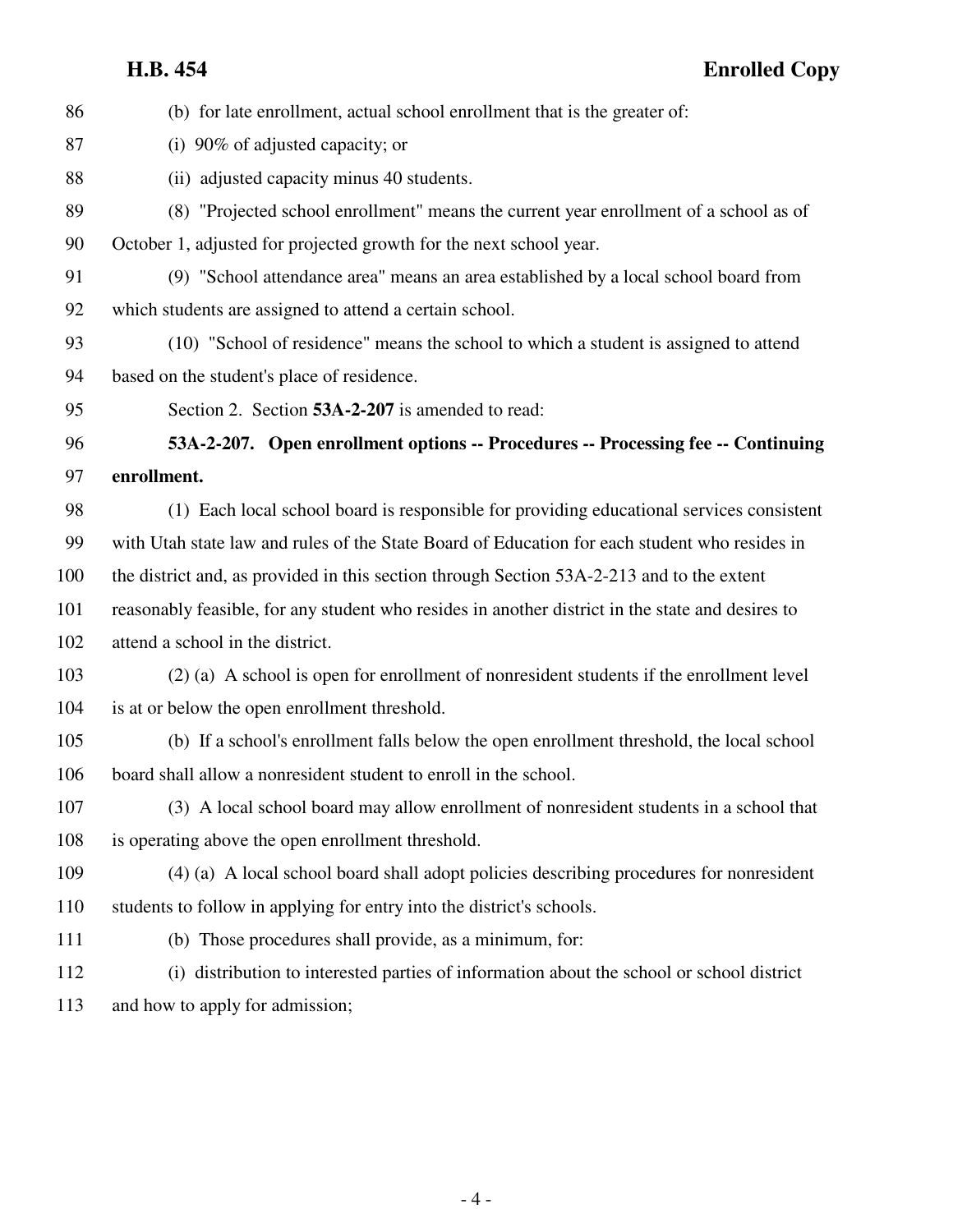| 114 | (ii) use of standard application forms prescribed by the State Board of Education;                |
|-----|---------------------------------------------------------------------------------------------------|
| 115 | (iii) $(A)$ submission of applications from December 1 through the third Friday in                |
| 116 | February by those seeking admission during the early enrollment period for the following year;    |
| 117 | $or$                                                                                              |
| 118 | (B) submission of applications from August 1 through November 1 by those seeking                  |
| 119 | admission during the early enrollment period for the following year in a school district          |
| 120 | described in Subsection $53A-2-206.5(1)(b)$ ;                                                     |
| 121 | (iv) submission of applications by those seeking admission during the late enrollment             |
| 122 | period;                                                                                           |
| 123 | (v) written notification to the student's parent or legal guardian of acceptance or               |
| 124 | rejection of an application:                                                                      |
| 125 | (A) within six weeks after receipt of the application by the district or by March 31,             |
| 126 | whichever is later, for applications submitted during the early enrollment period;                |
| 127 | (B) within two weeks after receipt of the application by the district or by the Friday            |
| 128 | before the new school year begins, whichever is later, for applications submitted during the late |
| 129 | enrollment period for admission in the next school year; and                                      |
| 130 | (C) within two weeks after receipt of the application by the district, for applications           |
| 131 | submitted during the late enrollment period for admission in the current year; [and]              |
| 132 | (vi) written notification to the resident school for intradistrict transfers or the resident      |
| 133 | district for interdistrict transfers upon acceptance of a nonresident student for enrollment[.]:  |
| 134 | and                                                                                               |
| 135 | (vii) written notification to the parents or legal guardians of each student that resides         |
| 136 | within the school district and other interested parties of the revised early enrollment period    |
| 137 | described in Subsection $53A-2-206.5(1)(b)$ if:                                                   |
| 138 | (A) the school district is doing a district wide grade reconfiguration of its elementary,         |
| 139 | middle, junior, and senior high schools; and                                                      |
| 140 | (B) the grade reconfiguration described in Subsection $(4)(b)(vii)(A)$ will be                    |
| 141 | implemented in the next school year.                                                              |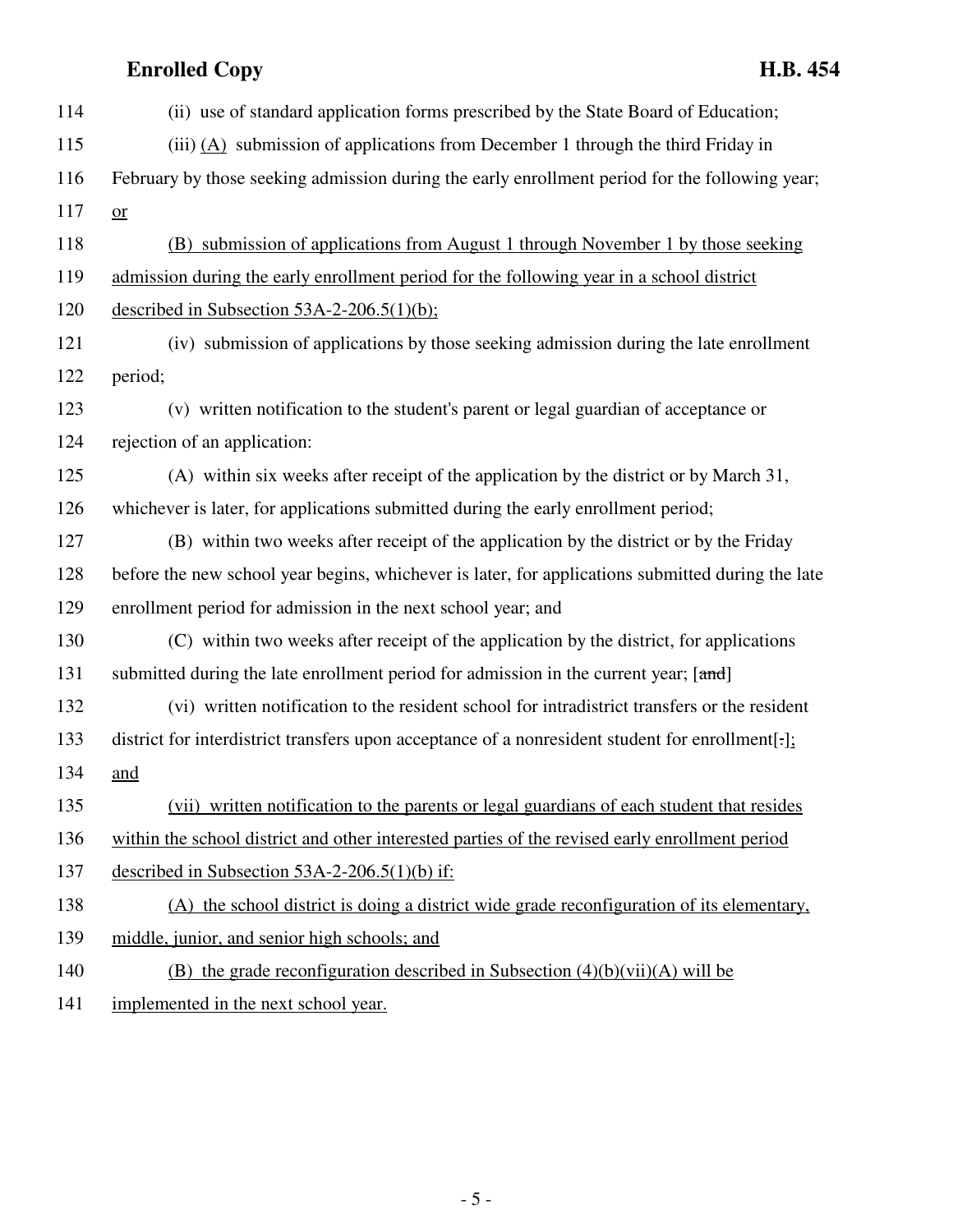# **H.B. 454 Enrolled Copy**

| 142 | (c) (i) Notwithstanding the dates established in Subsection $(4)(b)$ for submitting               |
|-----|---------------------------------------------------------------------------------------------------|
| 143 | applications and notifying parents of acceptance or rejection of an application, a local school   |
| 144 | board may delay the dates if a local school board is not able to make a reasonably accurate       |
| 145 | projection of the early enrollment school capacity or late enrollment school capacity of a school |
| 146 | due to:                                                                                           |
| 147 | (A) school construction or remodeling;                                                            |
| 148 | (B) drawing or revision of school boundaries; or                                                  |
| 149 | (C) other circumstances beyond the control of the local school board.                             |
| 150 | (ii) The delay may extend no later than four weeks beyond the date the local school               |
| 151 | board is able to make a reasonably accurate projection of the early enrollment school capacity    |
| 152 | or late enrollment school capacity of a school.                                                   |
| 153 | (5) A school district may charge a one-time \$5 processing fee, to be paid at the time of         |
| 154 | application.                                                                                      |
| 155 | (6) An enrolled nonresident student shall be permitted to remain enrolled in a school,            |
| 156 | subject to the same rules and standards as resident students, without renewed applications in     |
| 157 | subsequent years unless one of the following occurs:                                              |
| 158 | (a) the student graduates;                                                                        |
| 159 | (b) the student is no longer a Utah resident;                                                     |
| 160 | (c) the student is suspended or expelled from school; or                                          |
| 161 | (d) the district determines that enrollment within the school will exceed the school's            |
| 162 | open enrollment threshold.                                                                        |
| 163 | (7) (a) Determination of which nonresident students will be excluded from continued               |
| 164 | enrollment in a school during a subsequent year under Subsection $(6)(d)$ is based upon time in   |
| 165 | the school, with those most recently enrolled being excluded first and the use of a lottery       |
| 166 | system when multiple nonresident students have the same number of school days in the school.      |
| 167 | (b) Nonresident students who will not be permitted to continue their enrollment shall             |
| 168 | be notified no later than March 15 of the current school year.                                    |
| 169 | (8) The parent or guardian of a student enrolled in a school that is not the student's            |

- 6 -